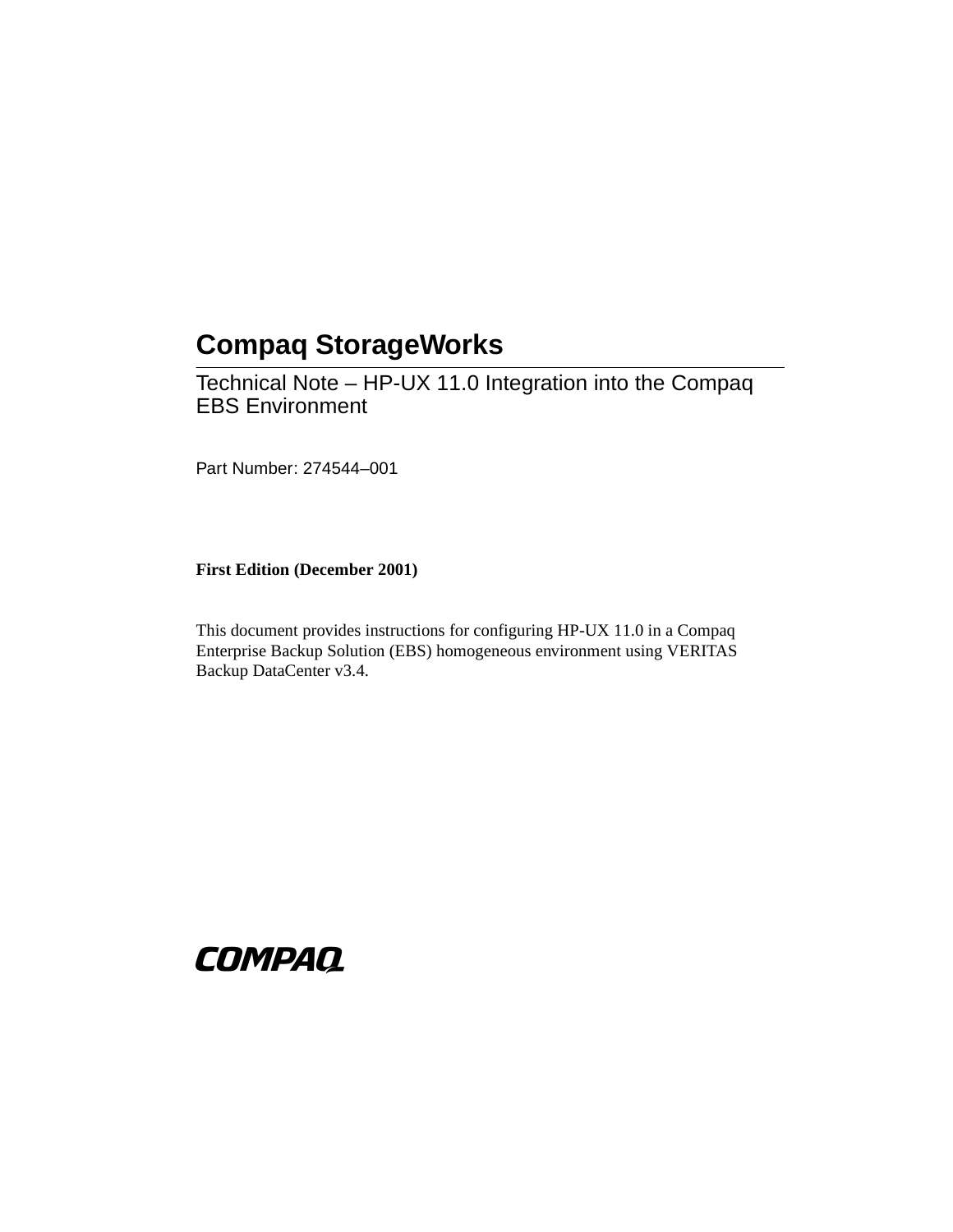© 2001 Compaq Information Technologies Group, L.P.

Compaq, the Compaq logo, SANworks, StorageWorks, Tru64, and OpenVMS are trademarks of Compaq Information Technologies Group, L.P. in the U.S. and/or other countries.

All other product names mentioned herein may be trademarks of their respective companies.

Confidential computer software. Valid license from Compaq required for possession, use or copying. Consistent with FAR 12.211 and 12.212, Commercial Computer Software, Computer Software Documentation, and Technical Data for Commercial Items are licensed to the U.S. Government under vendor's standard commercial license.

Compaq shall not be liable for technical or editorial errors or omissions contained herein. The information is provided "as is" without warranty of any kind and is subject to change without notice. The warranties for Compaq products are set forth in the express limited warranty statements accompanying such products. Nothing herein should be construed as constituting an additional warranty.

Compaq service tool software, including associated documentation, is the property of and contains confidential technology of Compaq Computer Corporation or its affiliates. Service customer is hereby licensed to use the software only for activities directly relating to the delivery of, and only during the term of, the applicable services delivered by Compaq or its authorized service provider. Customer may not modify or reverse engineer, remove, or transfer the software or make the software or any resultant diagnosis or system management data available to other parties without Compaq's or its authorized service provider's consent. Upon termination of the services, customer will, at Compaq's or its service provider's option, destroy or return the software and associated documentation in its possession.

[Technical Note – HP-UX 11.0 Integration into the Compaq EBS Environment](#page-0-0) [First Edition \(December 2001\)](#page-0-2) [Part Number: 274544–001](#page-0-1)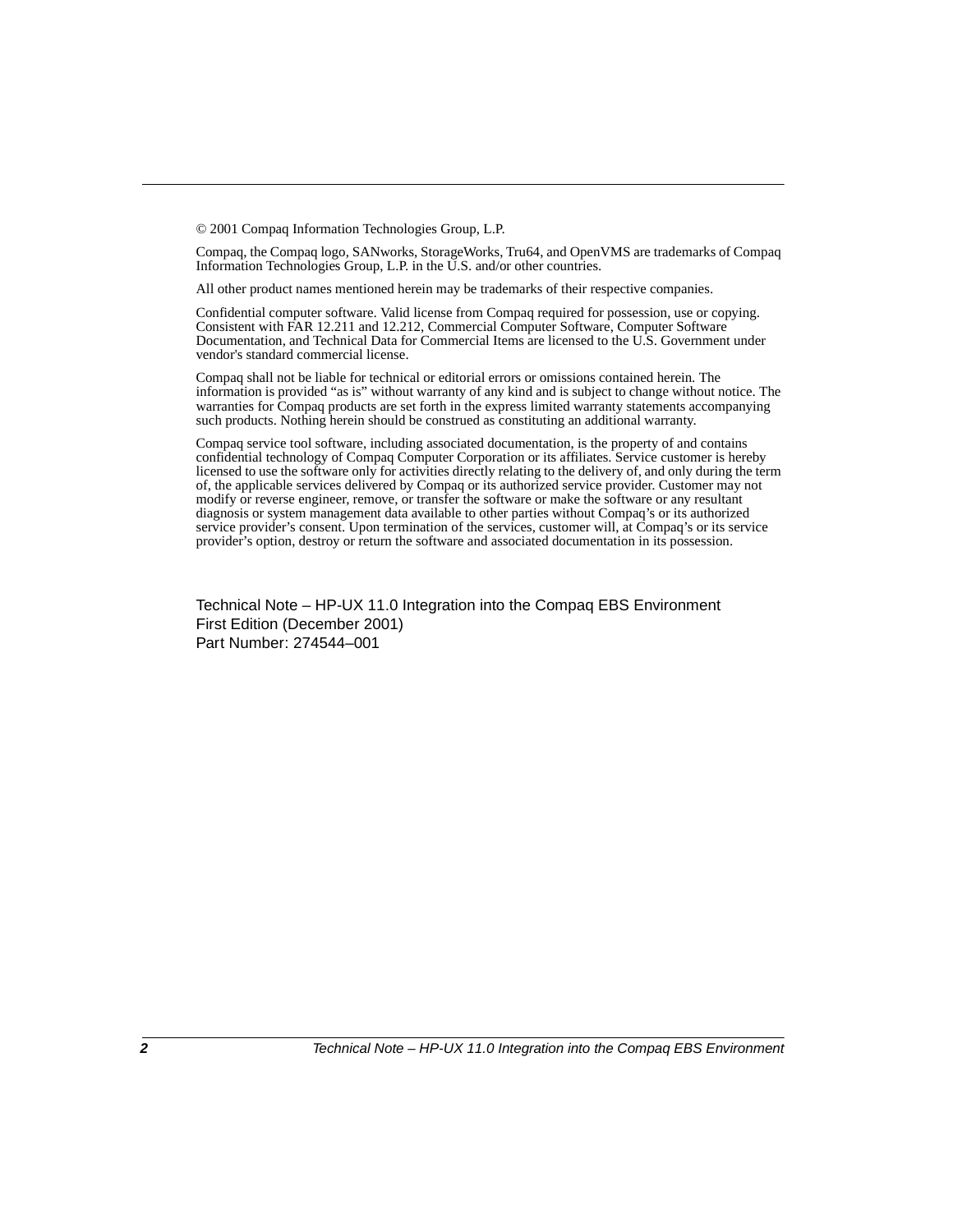## **Technical Note Contents**

This Technical Note covers the following major topics:

- The Configuration Process, [page 4](#page-3-0)
	- Initial Requirement
	- SAN Configuration
- Installation Checklist, [page 7](#page-6-0)

### **Intended Audience**

This document is intended to provide configuring information for customers using Enterprise Backup Solution with VERITAS NetBackup DataCenter v3.4*.*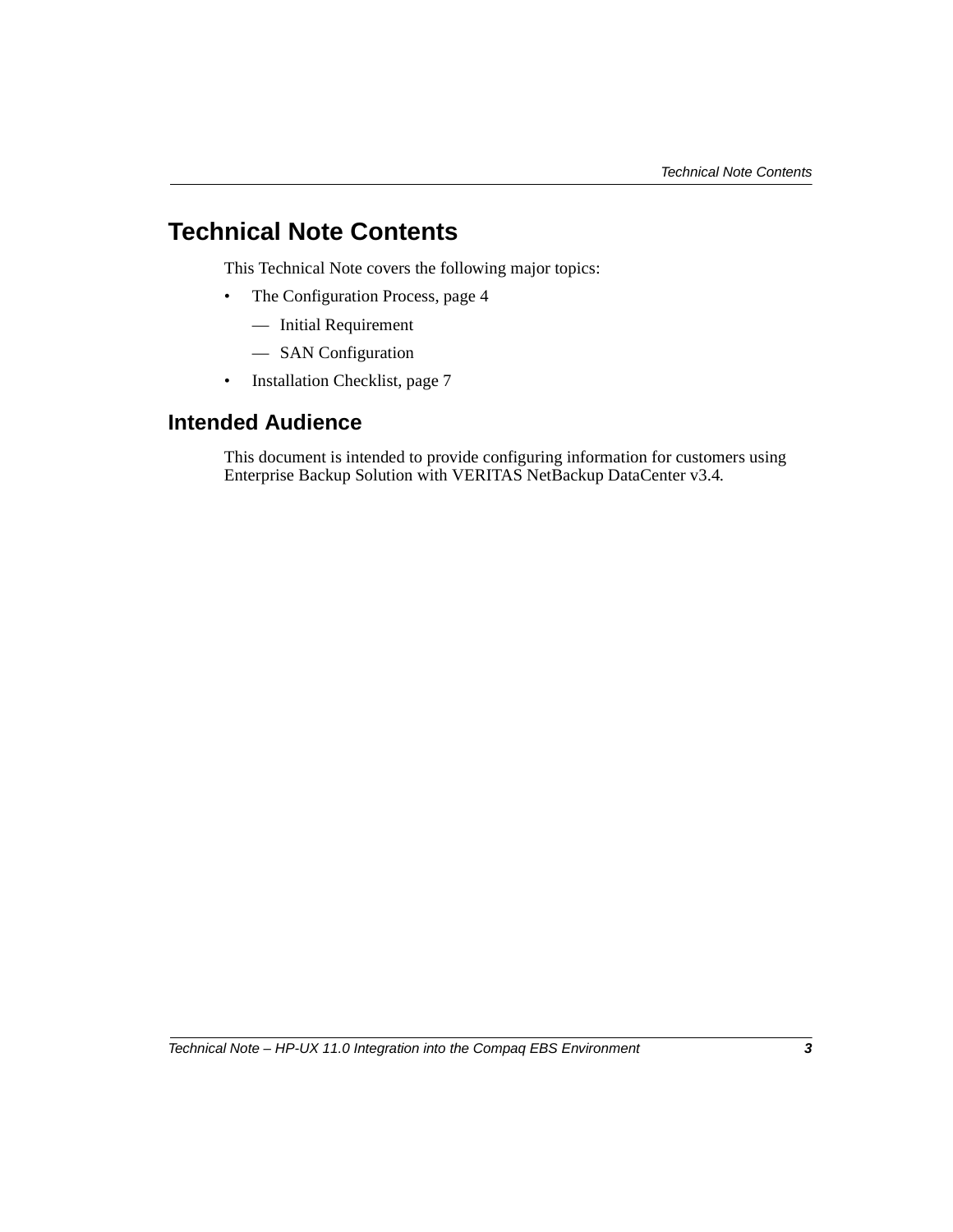### <span id="page-3-0"></span>**The Configuration Process**

• Upgrading essential EBS hardware components to meet the minimum firmware and device driver requirements.

**IMPORTANT:** Refer to the EBS Compatibility Matrix for all current and required hardware. software, firmware, and device driver versions at www.compaq.com.

- Installing the minimum patch level support for:
	- $-$  HP-UX 11.0
	- VERITAS NetBackup DataCenter v3.4

**NOTE:** Refer to the following websites to obtain the necessary patches:

- For Compaq, www.compaq.com
- For VERITAS, www.veritas.com
- For HP, http://www.hp.com/

**NOTE:** Refer to the Installation Checklist near the end of this document to ensure you have correctly installed and configured all of the hardware and software in the SAN.

#### **Initial Requirement**

Compaq currently supports HP-UX in an EBS environments using HP's A5158A FC HBA. Please contact HP or your HP reseller for information on how to acquire this card.

Once your hardware is installed proceed with the following steps:

1. At the time of publication, driver 11.00.06 is the minimum supported revision. Refer to the EBS Compatibility Matrix at www.compaq.com for current drivers and supported revisions.

To check a currently installed driver, run:

#swlist -l bundle | grep -i A5158A

2. Drivers stape, sctl, and schgr must all be installed in your kernel. To see if these drivers are installed, run:

```
#egrep "stape|sctl|schgr" /stand/system
output:
schgr
sctl
stape
```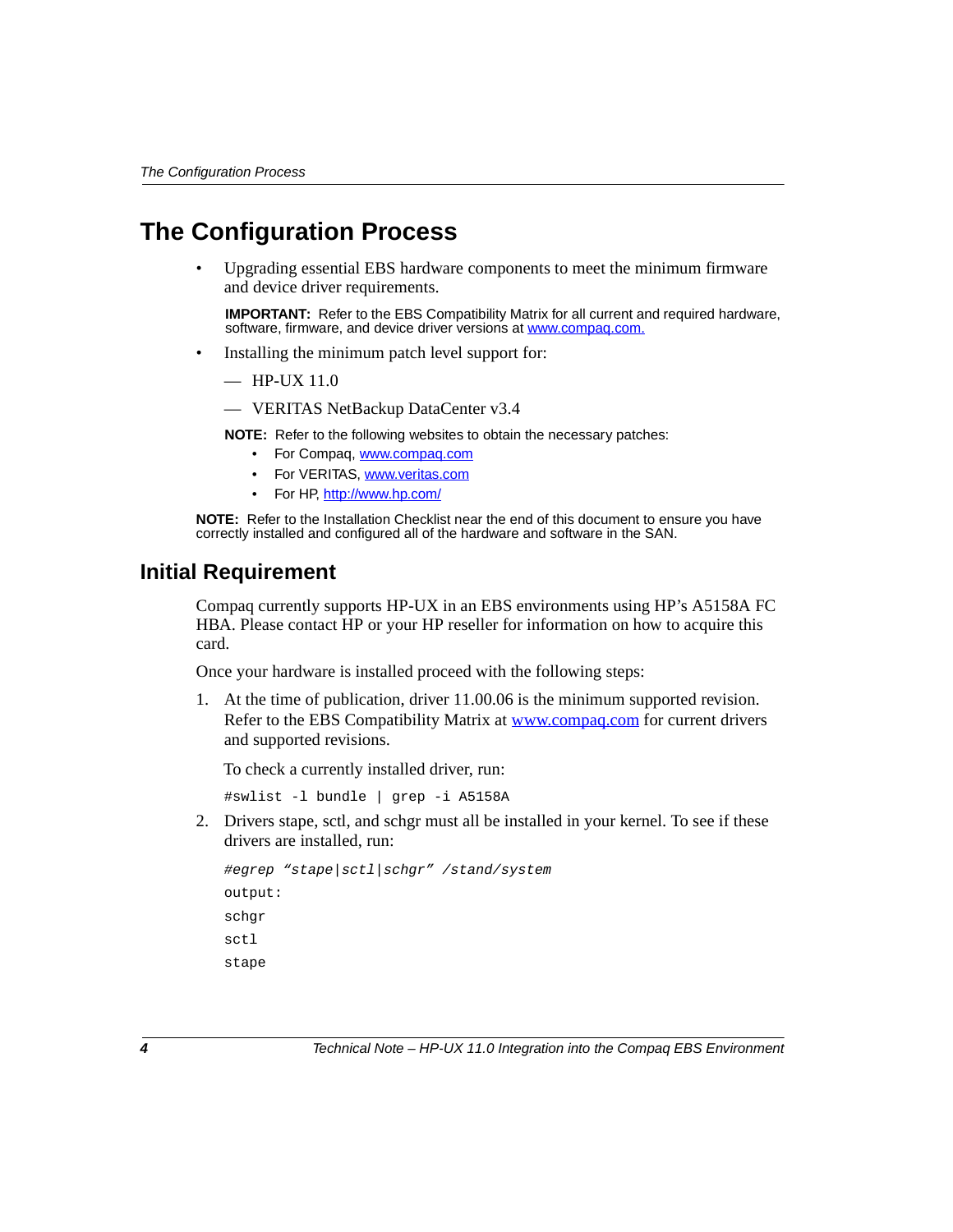If one or more of the above drivers are missing, they must be added. If they are all installed, proceed to step 8.

3. Go to the directory */stand/build* using the cd command:

# cd /stand/build

4. Create a new system file from the currently configured system.

```
# /usr/lbin/sysadm/system_prep -s system
```
5. Edit the file to add the appropriate drivers under Drivers and Subsystems (normally edited in alphabetical order)

# vi system

- 6. Compile the new Kernel:
	- # /usr/sbin/mk\_kernel –s ./system
- 7. Move the new kernel into place and save the old kernel:
	- # mv /stand/system /stand/system.old
	- # mv /stand/vmunix /stand/vmunix.old
	- # mv /stand/build/system /stand
	- # mv /stand/build/vmunix\_test /stand/vmunix

The following OS patches are required for operation:

- PHKL 24221 stape cumulative patch
- PHKL 23939 fibre channel mass storage driver patch.

These patches and installation instructions are provided at the HP-UX support website:

http://us-support2.external.hp.com/wpsl/bin/doc.pl/sid=4684ba1f0d4d9eb347/screen= wpslSrchHPUXpatches?OS=HP-UX

**NOTE:** The patch dependencies are listed in the patch descriptions.

#### **SAN Configuration**

Set up the qualified tape library and Fibre Channel-to-SCSI Bridge [Modular Data Router (MDR)]. Refer to the *Compaq StorageWorks Enterprise Backup Solution with VERITAS NetBackup DataCenter v3.4 User Guide* for more information.

Due to current issues with the fcparray driver within HP-UX, Compaq recommends that you disable the SCC support for the MDR.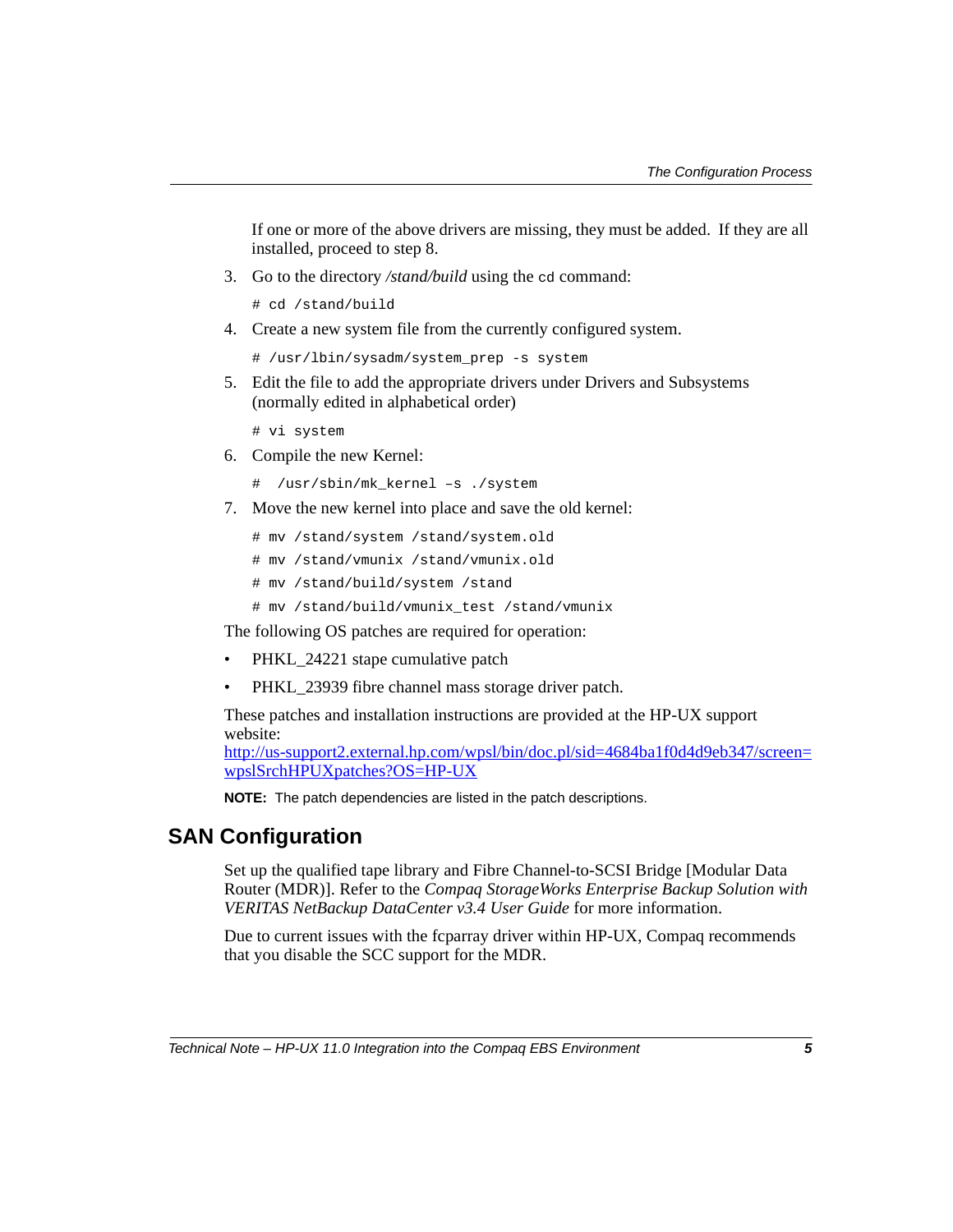To disable the SCC mode in the default map, follow the steps below.

- 1. Hyperterm into the bridge at specified baud rate.
- 2. Execute to disable SCC Mode:

AMC> setsccmode off

A message will display saying this will force a remap of the fcscsimap. Hit Y to accept.

3. Make sure the SCC Mode is disabled by:

AMC> showfcscsimap

If FC Lun 0 is not device type 0x0C you have completed this task.

To disable the SCC Mode on an MDR, consult the MDR user guide.

#### **Final Host Configurations**

Once preliminary devices and the appropriate drivers listed earlier are installed and the SAN configuration is complete, your host should see the devices you have presented to it.

1. Run ioscan to make sure you see the tape devices.

# ioscan

2. Once you have run ioscan and can see the tape devices, check for device drivers assigned to each device:

```
# ioscan –fnkC tape
```
3. If no device drivers have been installed execute:

```
# insf –C tape –e
```
<repeat step 2 to make sure device drivers are assigned>

You are now ready to install and configure VERITAS Netbackup DataCenter v3.4.